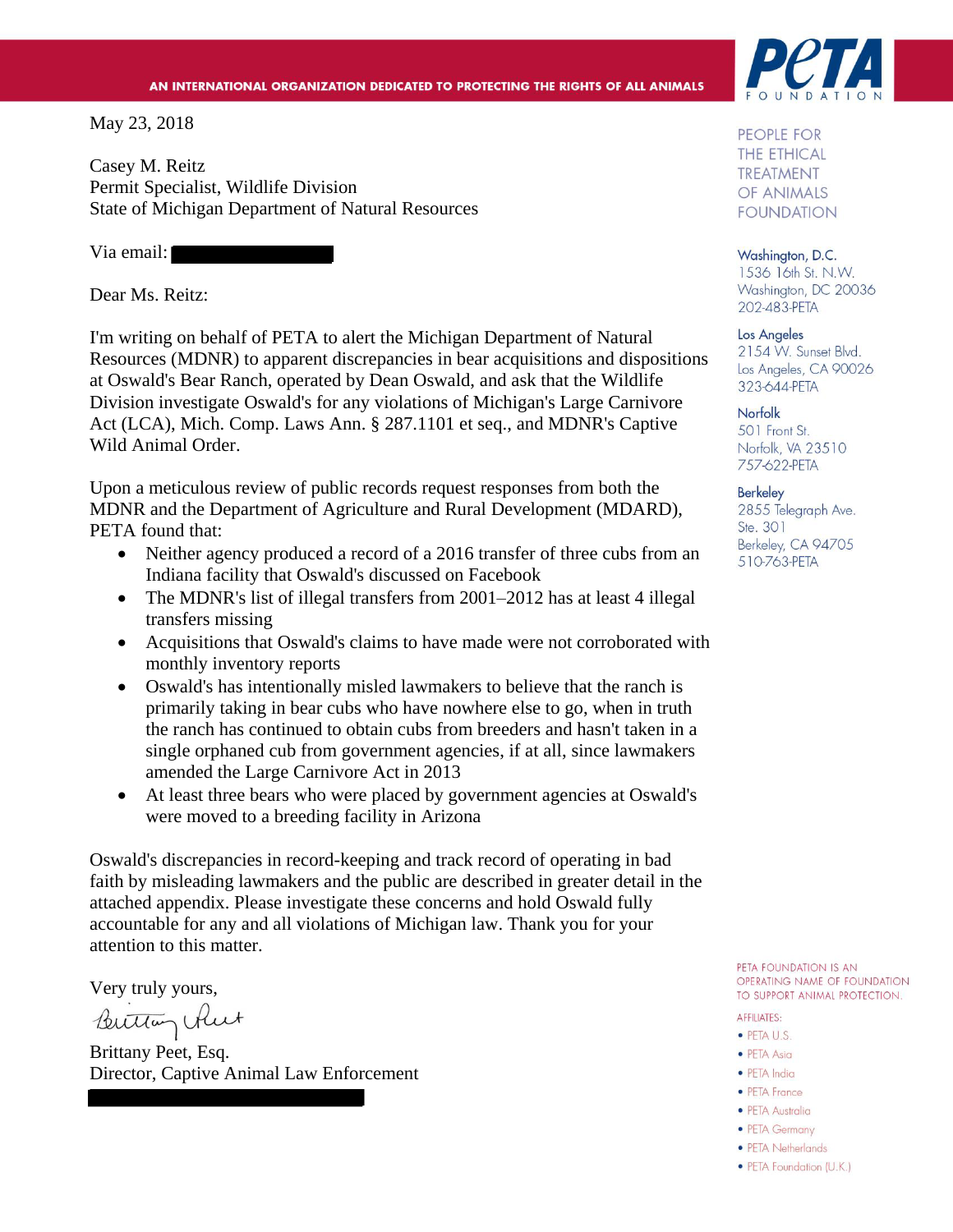# **Appendix**

# **a. Apparently undocumented transfer of three cubs from Indiana in April 2016**

Oswald shared videos and posts in April and May 2016 discussing the acquisition of three cubs from a facility in Indiana, but neither the MDNR nor MDARD produced a record of this transfer following PETA's records requests submitted in December 2016. The requests were fulfilled in March 2017, so any records of transfers from April and May 2016 should have been included in the responses. Indeed, MDARD produced a Certificate of Veterinary Inspection (CVI) of a May 2016 transfer from Animal Entertainment, Inc. (AEI) in Wisconsin to Oswald's for four male bear cubs (though reportedly only two actually transferred). (*See* Exhibit 1.) However, the timeline below details that there were two different transfers—one from Wisconsin, and an earlier one of three cubs reportedly from Indiana, for a total of five cubs:

- Oswald's [posted to Facebook](https://www.facebook.com/118140314881923/videos/1246523642043579/) on April 8, 2016 that they had acquired three cubs from Indiana. (*See* Video 1 and Exhibit 2.)
- On May 9, 2016, the ranch [shared](https://www.facebook.com/118140314881923/videos/1267554683273808/) that they were "in the process of receiving more bears who need a place to live and grow worry free." (*See* Video 2 and Exhibit 3.)
- A worker said on [a video posted](https://www.facebook.com/118140314881923/videos/1272004286162181/) on May 15, 2016 that the "two sets of cubs are integrating with each other." (*See* Video 3 and Exhibit 4.)
- On May 22, 2016, Oswald's [called for name suggestions](https://www.facebook.com/118140314881923/videos/1276898649006078/) for the two additional male cubs, stating that the three cubs acquired in April had been named. (*See* Video 4 and Exhibit 5.)
- Records from the Wisconsin DNR reflect that despite the CVI indicating that four cubs would be transferred to Oswald's from AEI, only two cubs made the trip—which the agency considered illegal. (*See* Exhibit 6 for Wisconsin DNR's summary of the illegal transfer.)
- In [a comment from a post](https://www.facebook.com/118140314881923/videos/1293548430674433/?comment_id=1301532299876046&comment_tracking=%7B%22tn%22%3A%22R2%22%7D) on June 15, 2016, a patron shared that Oswald told her that they had euthanized one of the Indiana cubs. This disposition was not included in the monthly inventory reports received from MDNR. (*See* Exhibit 7.)

# **b. Oswald's history of illegal bear transfers**

As MDNR is fully aware, Oswald's has a history of participating in illegal bear transfers into and out of the state of Michigan. The MDNR compiled a list of these transfers based on Oswald's monthly inventory reports from 2001–2012 (*see* Exhibit 8); however, after reviewing monthly inventory reports and CVIs, it is apparent that at least four transfers were left off that list:

- 2001: 1 M cub, 3 years old, received from Dunbar, WI (*see* May 14, 2001 inventory report, Exhibit 9, p. 9 and MDNR's comprehensive tally of Oswald's bear inventories from 1996– 2003, Exhibit 10, p. 2)
- 2004: 1 M cub, 1.5 years old, transferred to a redacted party (*see* November 1, 2004 inventory report, Exhibit 9, p. 20)
- 2009: 2 F cubs, received from Doris Goebel in Indiana (*see* March 14, 2009 inventory report, Exhibit 9, p. 34 and CVI dated March 6, 2009, Exhibit 11, p. 6)
- 2010: 2 M cubs, received from Doris Goebel in Indiana (*see* March 14, 2010 inventory report, Exhibit 9, p. 36 and CVI dated February 26, 2010, Exhibit 11, p. 7)

A U.S. Fish & Wildlife Service investigation in 2011 led investigators to discover that Oswald had repeatedly purchased cubs from out-of-state breeders, specifically from Robert and Deb Virchow in Minnesota and Doris Goebel in Indiana. Oswald was reportedly fully aware that it was illegal and even asked the breeders to falsify government records. (*See* Exhibit 12.)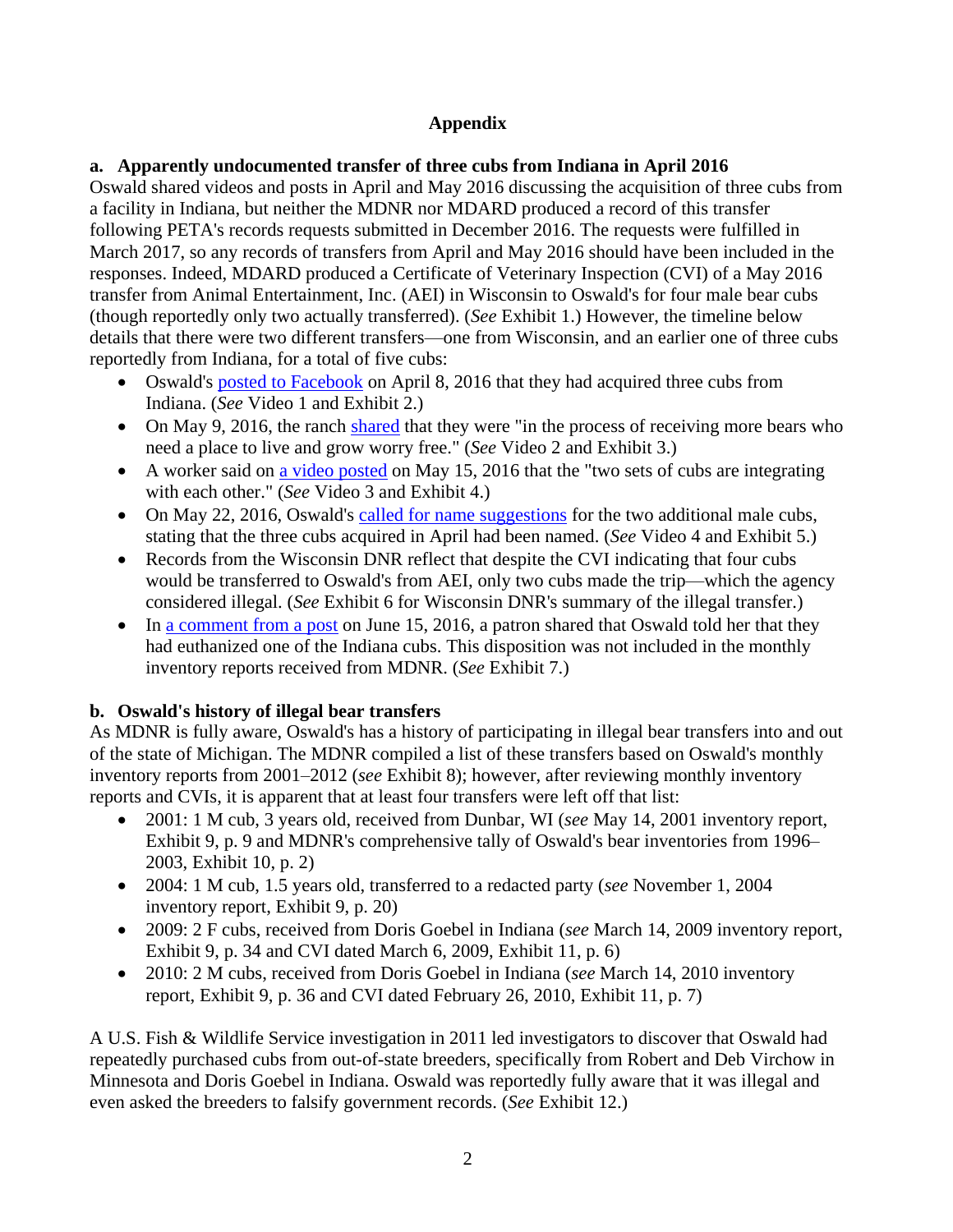# **c. Discrepancies in Oswald's monthly inventory reports**

In 2012, Oswald compiled a list since 2000 of all acquisitions from government agencies and breeders, as well as transfers to other captive facilities, presumably to assist MDNR in reconciling the monthly reports to uncover what illegal transfers had occurred. (*See* Exhibit 13.) The transfers on this list are all corroborated elsewhere except for one acquisition of a 4-year-old bear from Minnesota DNR in 2008 (separate from the sow and two cubs also acquired from Minnesota DNR in 2008). There are no monthly inventory reports that mention this acquisition. In MDNR's comprehensive list of acquisitions and dispositions from 1996–2003, there are two mentions of an increase in inventory (in 1997 and 2001) but with no record accounting for these acquisitions. (*See* Exhibit 10.)

There also are no monthly inventory reports that mention the two cubs purchased illegally from Pasty Gauthier in May 2001 (*see* Exhibit 9), as well as the lack of records from the 2016 Indiana acquisition and subsequent disposition—all of which begs the question of whether Oswald has left other information out of monthly inventory reports.

Some disposition records are also baffling when compared with Oswald's acquisition records. The vast majority of the bears that Oswald's has acquired have been cubs, and whenever they have taken in an older bear it is noted very clearly in monthly inventory reports. It is puzzling then that in 2000 a bear named Maude died at apparently 11 years old. (*See* Exhibit 9, p. 6.) That would mean the bear was born around 1989, and there aren't any acquisition records that indicate a bear who matches that age was acquired between 1992 and 2000. Similarly, in 2004, an apparently 25-year-old bear named Griz died from natural causes, which would mean that he would have been born around 1979. (*See* Exhibit 9, p. 18.) There are no records that suggest Oswald was in possession of Maude or Griz before 1992, as the bears he possessed at that time were Susie, Booboo, and Yogi, and their dispositions are noted elsewhere. Either Oswald's original acquisition records of these bears are missing, or their dispositions are misleading.

Additionally, Oswald himself has admitted to hunting bears in the past (*see* Exhibit 12, p. 5 and Exhibit 14). Two disposition records from 2002 and 2006, respectively, say that bears were euthanized because they were "mean" (*see* Exhibit 9, pgs. 10 and 27), and several others between 2003–2006 note that bears were "harvested," which, in common parlance, is a euphemism for saying that animals were slaughtered. (*See* Exhibit 9, pgs. 13, 19, 26, and 27.) Neither euthanizing bears for being "mean" nor "harvesting" them appears to be authorized under the LCA's provisions allowing one to kill a large carnivore he or she sees "chasing, attacking, injuring, or killing" a human being or "[I]ivestock, poultry, or a mammalian pet<sup>"1</sup> or to euthanize a large carnivore who "potentially exposes a human, livestock, or a mammalian pet to rabies." 2

# **d. Oswald's purposefully misleading claims to lawmakers and government agencies**

In January 2002, Daniel Garber, the Chief Assistant Prosecutor for Livingston County, wrote a letter intending to provide an analysis of how Oswald was exempt from the Large Carnivore Act (LCA), so Oswald could continue to acquire bear cubs and allow public contact with the animals. The letter made the basis for this exemption in part on the understanding that Oswald had "provided homes for many orphaned or abandoned bears." (*See* Exhibit 15.) According to Oswald's own list of bears acquired from government agencies beginning in 1992, only 5 rescued bears had been brought to

 $\overline{a}$ 

<sup>&</sup>lt;sup>1</sup>Mich. Comp. Laws. Ann. § 287.1111(1).

<sup>2</sup> *Id*. § 287.1110.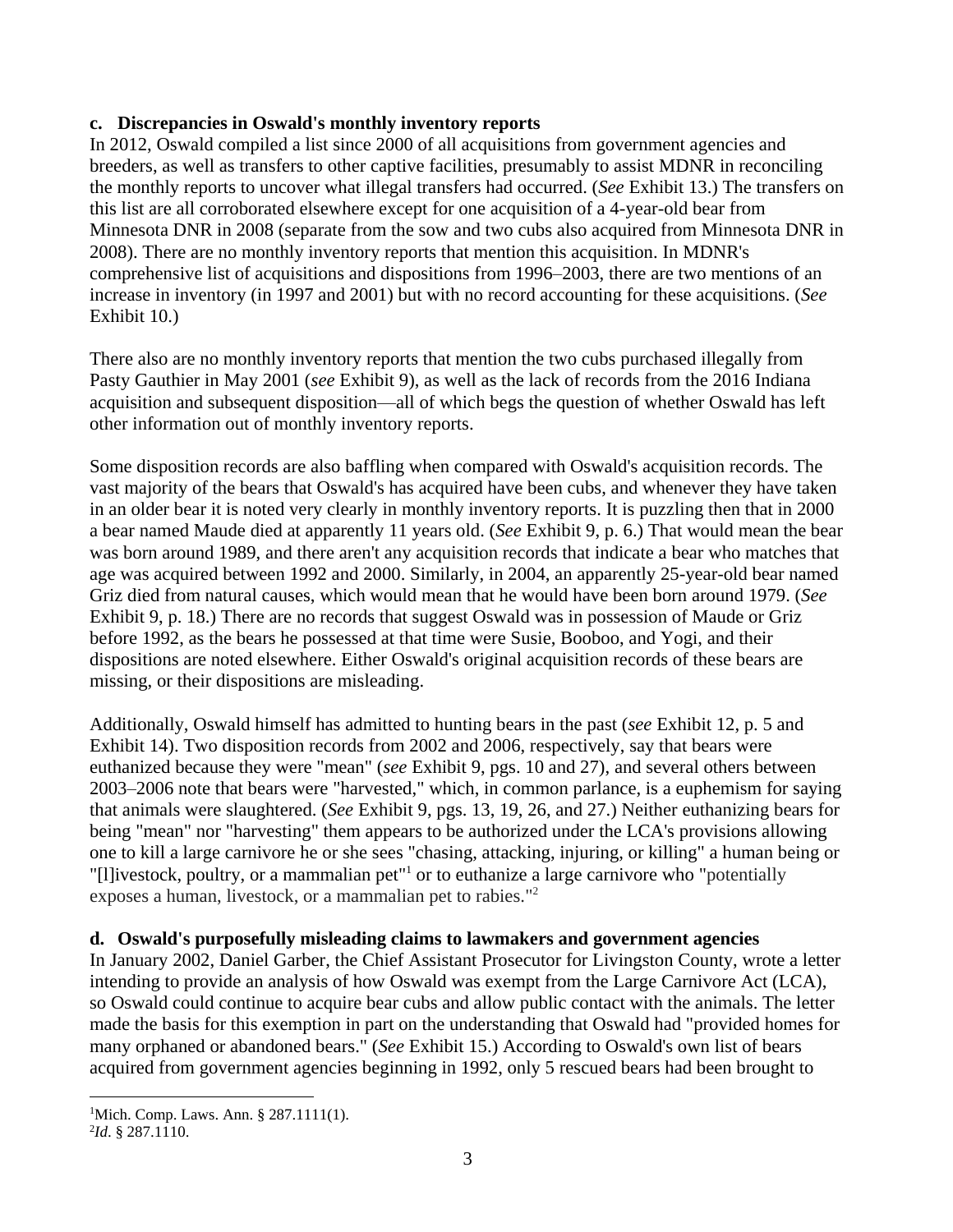Oswald's at the time this letter was written. (*See* Exhibit 16.) In that same 10-year time period, records show that Oswald had purchased or received 19 cubs from breeders or parties other than government agencies. 3 (*See* Exhibits 9 and 10.)

In January 2013, Oswald advocated to the Governor's office to allow his for-profit venture of cub photo ops to continue, claiming that "allowing bear cubs to be rescued" was a matter of "urgency" and a "needed effort." (*See* Exhibit 17). This information was provided to lawmakers in bad faith. In 26 years, records show that Oswald has legitimately rescued 24 bears, 2 of whom were returned to MDNR within a few months—while in the same time frame, he has bred 13 cubs and purchased or received 60 bear cubs from breeders or parties other than government agencies<sup>4</sup> (including three acquired this year from a Wisconsin breeder, *See* Exhibit 11, p. 22). A total of *over three times* as many animals have been acquired apparently for the purpose of selling cub photo ops than those who were actually taken in from the wild.

In a separate letter to MDNR, Oswald took his misleading claims of his "rescue" efforts even further by stating, "Within a few weeks, I will be expecting a phone call asking if I can accept rescued bear cubs. **This call will probably be from either the Michigan DNR or a DNR in another State** [sic]." (*See* Exhibit 18, emphasis added.) This letter came nearly eight years after MDNR's last cub placement to Oswald's facility. Around the time that Oswald was pressuring lawmakers to amend the LCA, MDNR explained to MDARD that the agency no longer placed bears with Oswald as a matter of policy in how orphaned cubs have been handled since 2005. (*See* Exhibit 19.)

Oswald has manipulated lawmakers, government agencies, and the general public into believing that the ranch is primarily a rescue facility and that the "health and welfare" of the cubs he acquires each year are dependent on the ranch's ability to take in these animals. Nothing could be further from the truth. Removing sensitive and vulnerable cubs from their mothers weeks after their birth—as is likely the case with Oswald's 60 acquisitions of bear cubs from captive breeders—is known to actually *suppress* their immune systems and can lead to long-term psychological and physical distress. Bear cubs' proper emotional, psychological, and behavioral development depends largely upon normal rearing and social learning through the strong mother-cub bond. <sup>5</sup> Black bears in the wild typically rely on their mother's milk for a year and stay by her side for at least 1.5 years.<sup>6</sup> Purposefully tearing cubs from their mothers is certainly not in the best interest of their "health and welfare."

Since making these misleading claims in January 2013, Oswald has not taken in a single cub who was orphaned in the wild, from MDNR or any other agency, according to available records. In

 $\overline{a}$ 

<sup>&</sup>lt;sup>3</sup>Records show that of these 19 bears, a total of 15 were noted as purchased or received from breeders; two were received from a redacted party (10/13/1999); one was purchased or received from an unknown source (12/4/1999); and one was received from a redacted party in Dunbar, WI (5/14/2001). Since MDNR did not redact acquisitions from government agencies in its records, these are almost certainly acquisitions of captive-born bears, likely from breeders.

<sup>4</sup>Records show that of these 60 bears, a total of 51 were noted as purchased or received from breeders; four were from redacted parties prior to 2002 (*see* supra note 3); two were "purchased or received" from a redacted party (3/12/2013); and three were from an unknown party in Indiana (4/8/2016).

<sup>5</sup>Galef, B.G. & Laland, K.N. (2005). Social learning in animals: Empirical studies and theoretical models. *BioScience, 55*(6), 489–499. (Ex. 20); Bekoff, M. & Daniels, T.J. (1984). Life history patterns and the comparative social ecology of carnivores. *Ann. Rev. Ecol. Syst., 15,* 191–232. (Ex. 21)

<sup>6</sup>Herrero, S. (1972). Aspects of evolution and adaption in American black bears (*Ursus americanus*) and brown and grizzly bears (*U. arctos*) of North America. *Intl Conf. on Bear Rsch and Management, 2*, 221–231. (Ex. 22)